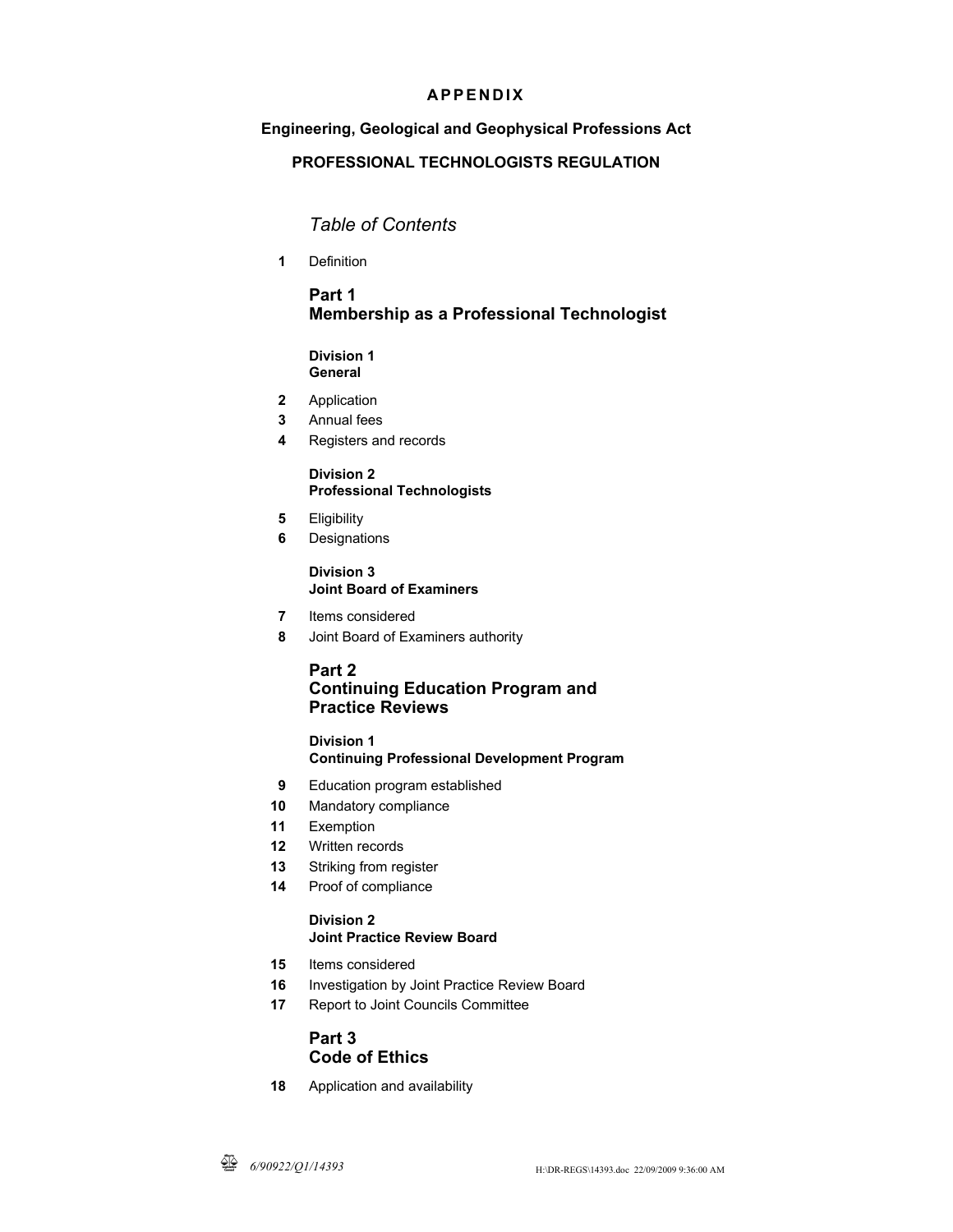# **Part 4 Discipline**

- **19** Aware of unprofessional conduct
- **20** Adjournment of investigation if court proceedings commenced

 $-2-$ 

- **21** Assistance in conducting preliminary investigation
- **22** Non-participation of case manager in hearing
- **23** Right to counsel
- **24** Right to counsel
- **25** Publication
- **26** Reinstatement of disciplined individuals

## **Part 5 Registration of Permit Holders**

- **27** Requirements for issue of permit
- **28** Signing and sealing of documents
- **29** Notification to ASET
- **30** Revocation of permit
- **31** Name of firm
- **32** Use of permit holder

### **Part 6 General**

- **33** Seals and stamps
- **34** Use of stamps and seals issued to members
- **35** Service of notices
- **36** Providing information
- **37** Expiry
- **38** Coming into force

### **Schedule**

### **Definition**

**1** In this Regulation, "Act" means the *Engineering, Geological and Geophysical Professions Act*.

## **Part 1 Membership as a Professional Technologist**

## **Division 1 General**

### **Application**

**2(1)** An application for registration as a professional technologist must be submitted to the ASET Registrar and must

 (a) be in a form acceptable to the Joint Board of Examiners, and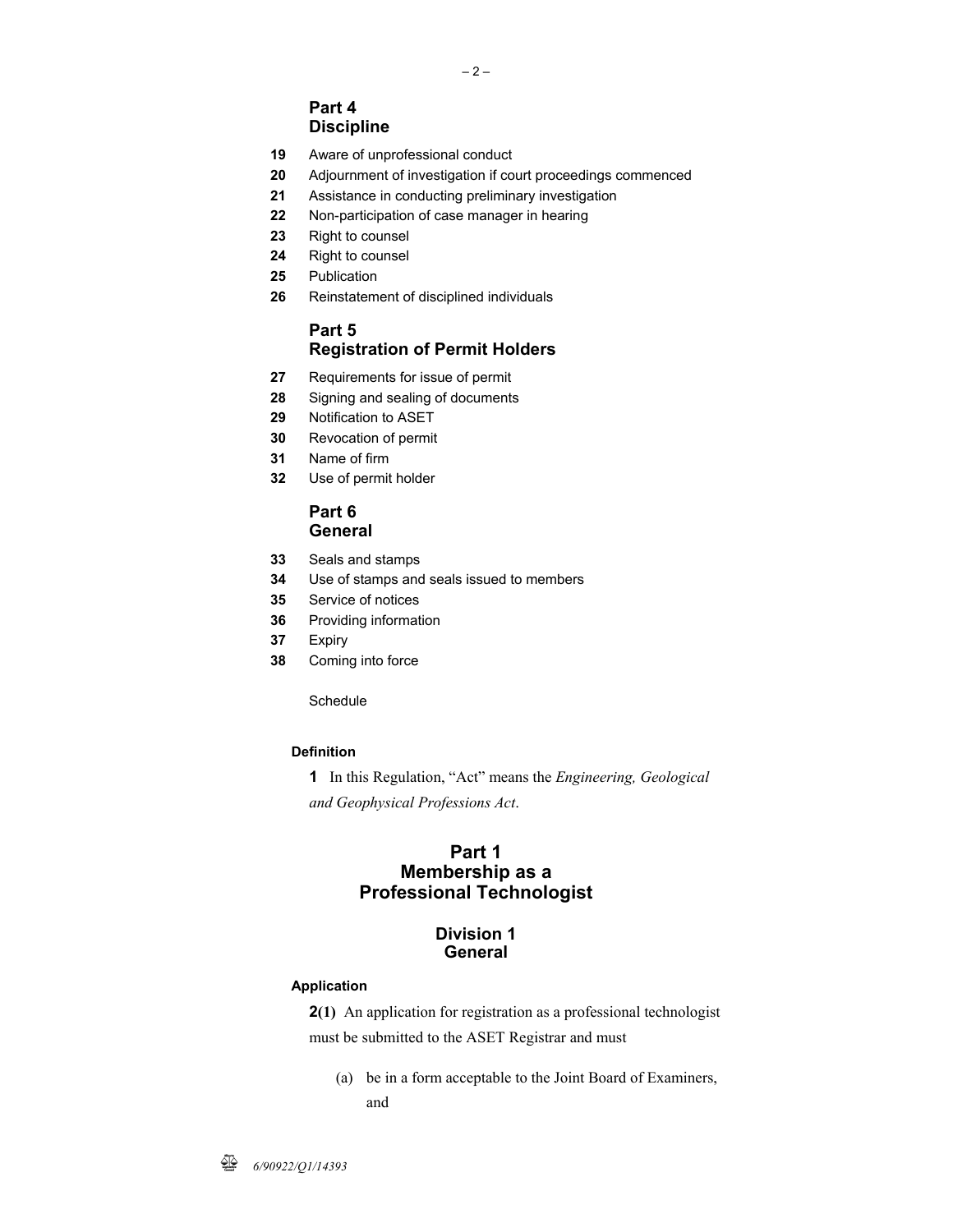- (b) be fully completed and accompanied by
	- (i) all required supporting documentation, and
	- (ii) any fees that are prescribed by ASET Council pursuant to the ASET bylaws.

**(2)** The ASET Registrar shall refer an application to the Joint Board of Examiners if the application meets the requirements of subsection (1) and the ASET Registrar is satisfied that the applicant meets the eligibility requirements for registration as a professional technologist.

### **Annual fees**

**3** A person who is entered in a record or register under this Part shall pay any annual fees that are prescribed by ASET Council pursuant to the ASET bylaws.

#### **Registers and records**

**4** The ASET Registrar shall keep and maintain records and a register of professional technologists, which shall be made available to the Registrar of the Association on request.

### **Division 2 Professional Technologists**

#### **Eligibility**

**5(1)** A person who meets the following requirements and applies to the ASET Registrar for registration is entitled to be registered as a professional technologist:

- (a) the applicant is of good character and reputation;
- (b) the applicant holds a certificate of registration as a certified engineering technologist with ASET;
- (c) the applicant has a knowledge of the Act and the regulations under the Act, and general knowledge related to the proposed scope of practice of engineering, geology or geophysics, which has been demonstrated by passing an examination for those purposes that is prescribed by the Joint Board of Examiners;
- (d) the applicant demonstrates to the Joint Board of Examiners that the applicant has a proficiency in the English language that is sufficient to enable the applicant

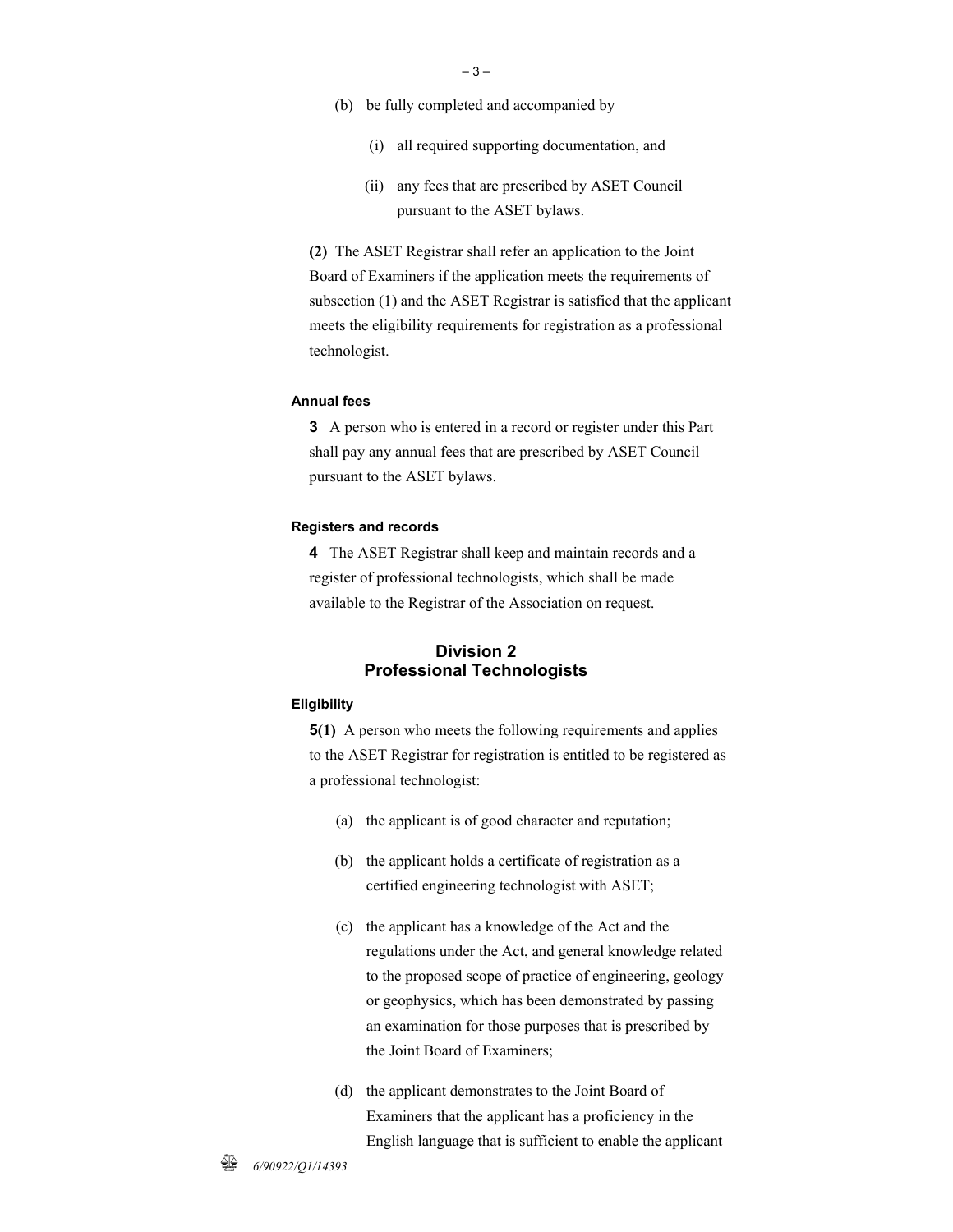to responsibly practice the profession of engineering, geology or geophysics within the prescribed scope of practice;

- (e) the applicant has at least 2 years of post-secondary education acceptable to the Joint Board of Examiners in areas that relate to engineering, geology or geophysics;
- (f) the applicant has obtained at least 6 years of experience in areas that relate to engineering, geology or geophysics that is acceptable to the Joint Board of Examiners, at least 2 years of which are in the applicant's proposed area and scope of practice and were completed under the supervision and control of a professional member;
- (g) the applicant meets any other requirements established by the Joint Board of Examiners.

**(2)** Notwithstanding subsection (1), an applicant is entitled to be registered as a professional technologist if the applicant

- (a) is of good character and reputation, and
- (b) is a professional technologist who, in respect of another province,
	- (i) is eligible to engage in the practice of engineering, geology or geophysics within the scope of practice specified by the Joint Board of Examiners, and
	- (ii) is a member in good standing with a regulated entity in that other province that, in the opinion of the Joint Board of Examiners, is equivalent to ASET.

#### **Designations**

**6(1)** A person who meets the requirements for registration in section 5 and is entitled to be registered as a professional technologist shall be granted one or more of the following designations as determined by the Joint Board of Examiners:

- (a) professional technologist;
- (b) professional technologist (engineering);
- (c) professional technologist (geological);
- (d) professional technologist (geophysical).

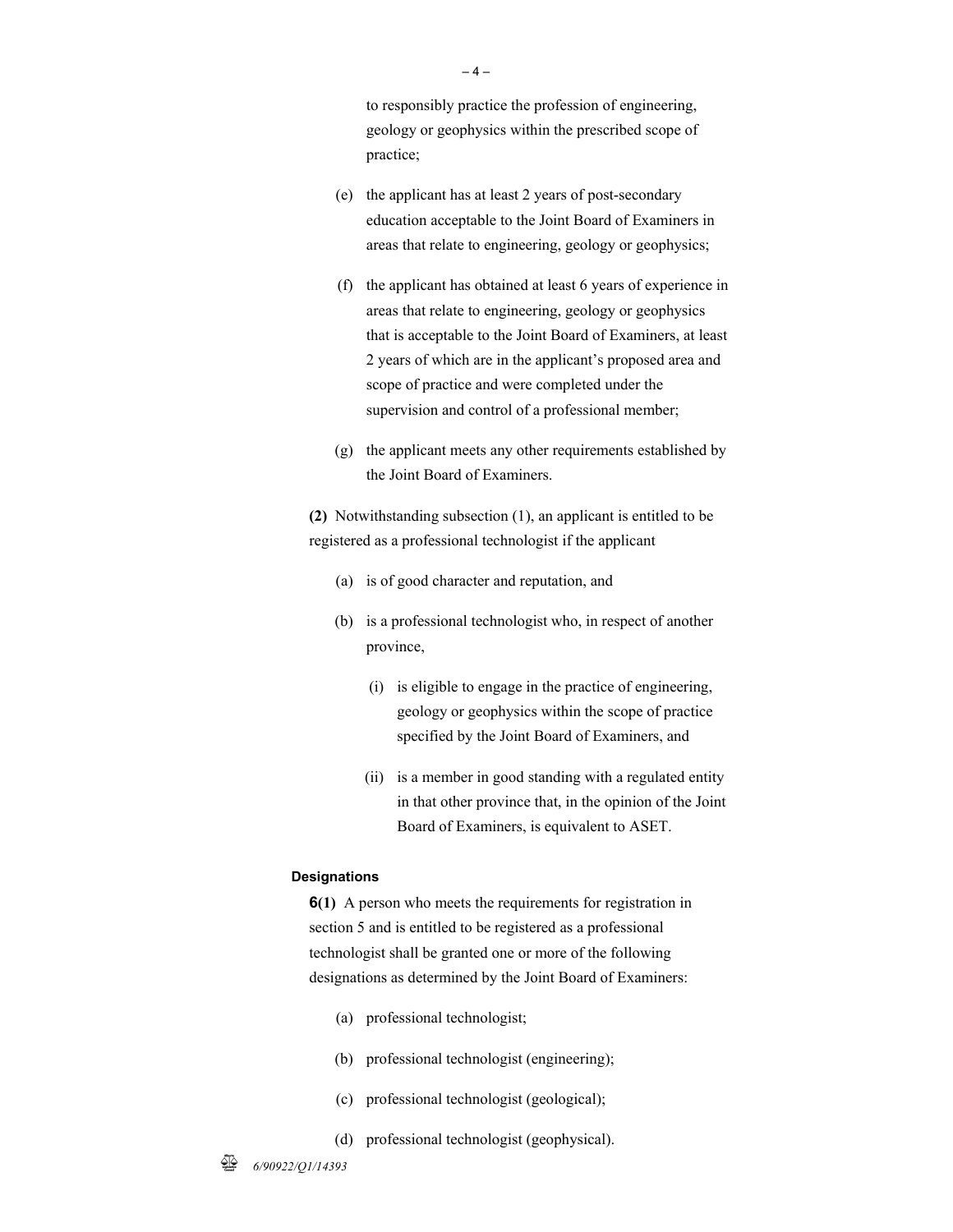**(2)** Only those persons who are granted one or more of the designations as set out in subsection (1), and whose registration has not been cancelled or suspended under Part 5 of the Act, may use such designation or the following abbreviations:

- (a) P.Tech;
- (b) P.Tech (eng.);
- (c) P.Tech (geol.);
- (d) P.Tech (geoph.).

### **Division 3 Joint Board of Examiners**

#### **Items considered**

**7(1)** The Joint Board of Examiners shall meet as is necessary to rule on applications for registration in accordance with section 90.3 of the Act.

**(2)** In addition to considering applications for registration as a professional technologist, the Joint Board of Examiners shall meet as necessary to consider matters of policy, significant changes in procedure, examination results and any matters referred to it by any member of the Joint Board of Examiners or the Joint Councils Committee.

#### **Joint Board of Examiners authority**

**8** The Joint Board of Examiners has the power to consult with any persons or organizations in order to properly assess the academic qualifications of applicants.

## **Part 2 Continuing Education Program and Practice Reviews**

## **Division 1 Continuing Professional Development Program**

#### **Education program established**

**9(1)** The Continuing Professional Development Program of ASET is established as a compulsory continuing education program for professional technologists.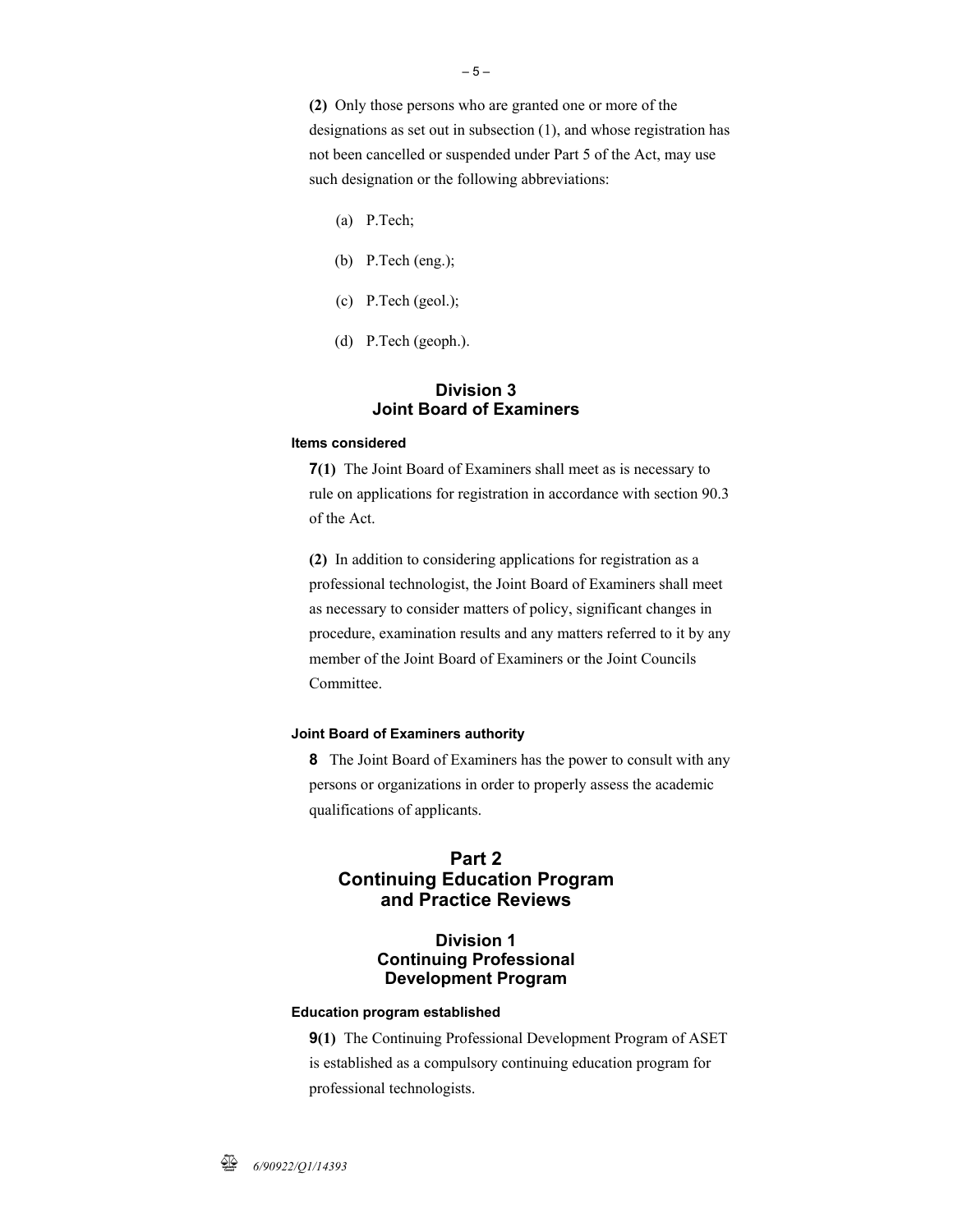**(2)** The Joint Practice Review Board shall administer the Continuing Professional Development Program.

- **(3)** The Continuing Professional Development Program comprises
	- (a) self-assessment by professional technologists of their individual professional development needs,
	- (b) the preparation by professional technologists of a continuing professional development plan,
	- (c) self-directed professional development activities,
	- (d) the ability of the Joint Practice Review Board to require that professional technologists demonstrate compliance with the Continuing Professional Development Program, and
	- (e) practice visits in accordance with section 14(2)(a).

**(4)** ASET Council shall make rules governing the operation of the Continuing Professional Development Program, including, without limitation, the following:

- (a) the format of the Continuing Professional Development Plan;
- (b) the approval of programs, courses and other learning activities that may be completed as part of the self-directed continuing professional development;
- (c) declarations by professional technologists that they have developed a Continuing Professional Development Plan and declarations with respect to the professional development activities that have been undertaken in accordance with the plan;
- (d) audits of professional technologists to ensure that Continuing Professional Development Plans have been prepared and that the professional development activities are being undertaken in accordance with the Continuing Professional Development Plan;
- (e) the written records that must be maintained by professional technologists with respect to their Continuing Professional Development Plan and activities undertaken in accordance with that plan.

– 6 –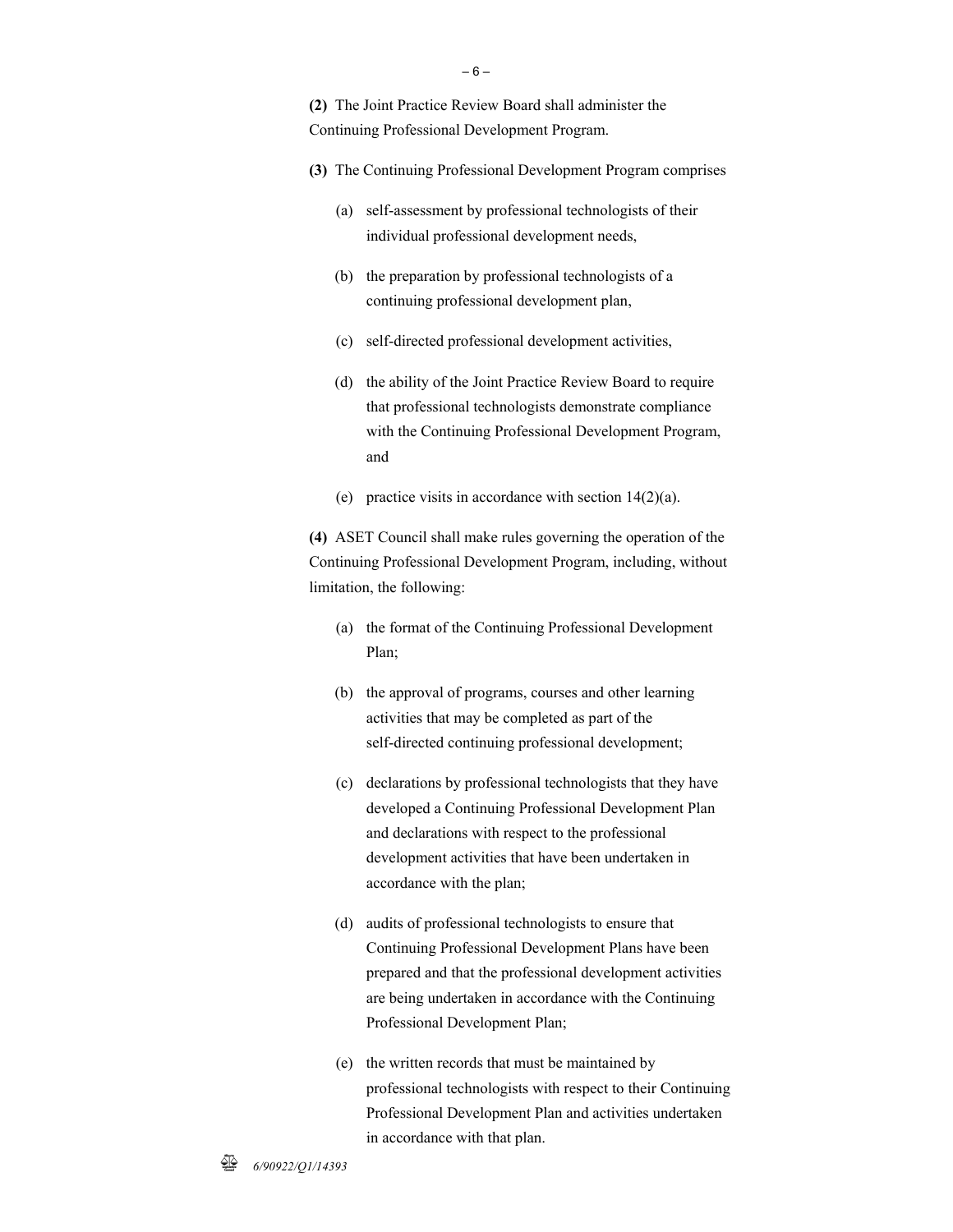**(5)** ASET Council may determine when the Continuing Professional Development Program comes into effect for professional technologists.

### **Mandatory compliance**

**10** A professional technologist shall comply with the requirements of the Continuing Professional Development Program as it applies to that person's practice.

#### **Exemption**

**11(1)** Notwithstanding section 10, a professional technologist who files with ASET a declaration in writing stating that the person is not actively engaged in the practice of the profession set out in section 10 is exempt from the requirements of this Part.

**(2)** An exemption under this section is effective only for one year from the date the declaration is received by ASET, but may be renewed for additional yearly periods.

**(3)** A professional technologist shall not engage in the practice of a profession while an exemption under this section is in effect.

**(4)** A professional technologist who has filed a declaration under subsection (1) shall immediately notify ASET in writing if that person intends to resume the practice of the profession.

**(5)** The Joint Practice Review Board may require a professional technologist who has notified ASET under subsection (4) to comply with any conditions that the Board may set prior to allowing that person to resume the practice of the profession.

#### **Written records**

**12(1)** In accordance with the rules established by ASET Council, professional technologists shall develop and maintain written records of their Continuing Professional Development Plan and professional development activities.

**(2)** Professional technologists shall produce the records under subsection (1) on the request of the Joint Practice Review Board.

### **Striking from register**

**13** ASET Council may direct the ASET Registrar to strike from the register of professional technologists the name of a person who

– 7 –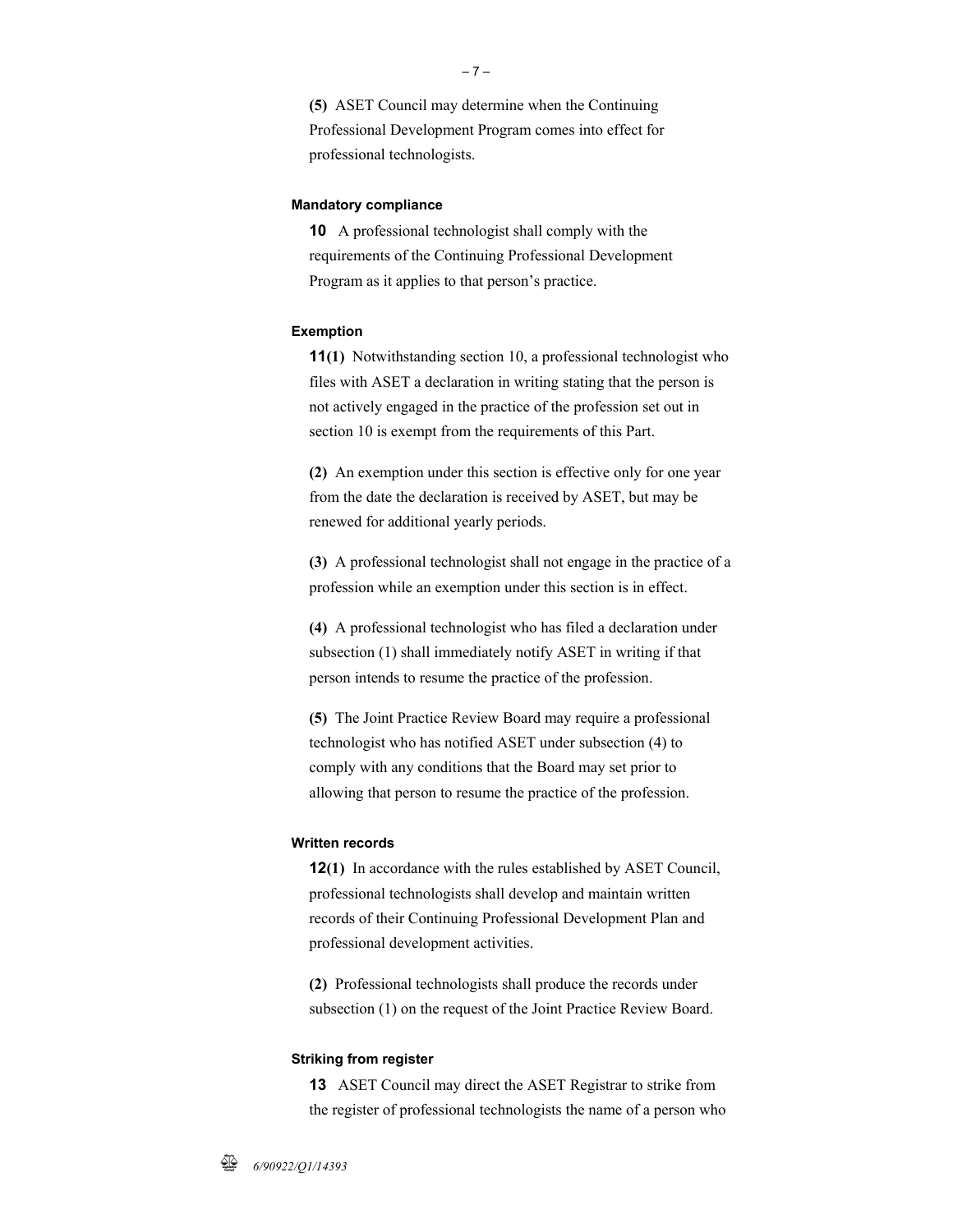fails to comply with a request that is served on the professional technologist under section 12(2).

#### **Proof of compliance**

**14(1)** On the request of the Joint Practice Review Board, a professional technologist shall satisfy the Board that that person is complying with the requirements of the Continuing Professional Development Program.

**(2)** Where a professional technologist fails to satisfy the Joint Practice Review Board under subsection (1), the Board may

- (a) conduct a review of the practice of that person in accordance with the Act and this Regulation, including practice visits, and
- (b) at any time during a review recommend to the Joint Investigative Committee that the review be conducted by the Joint Investigative Committee under Part 8 Division 5 of the Act as if the recommendation were a written complaint.

### **Division 2 Joint Practice Review Board**

### **Items considered**

**15(1)** The Joint Practice Review Board shall meet at least twice each year, and more frequently if the chair considers it necessary, to consider

- (a) items referred to the Joint Practice Review Board by the Joint Councils Committee or the Joint Discipline Committee,
- (b) reports from the ASET Registrar submitted under subsection (2),
- (c) items that have come to the attention of the Joint Practice Review Board from other sources relating to the registration, discipline or maintenance of professional competency of professional technologists, and
- (d) any other items that may be considered by the Joint Practice Review Board pursuant to the Act.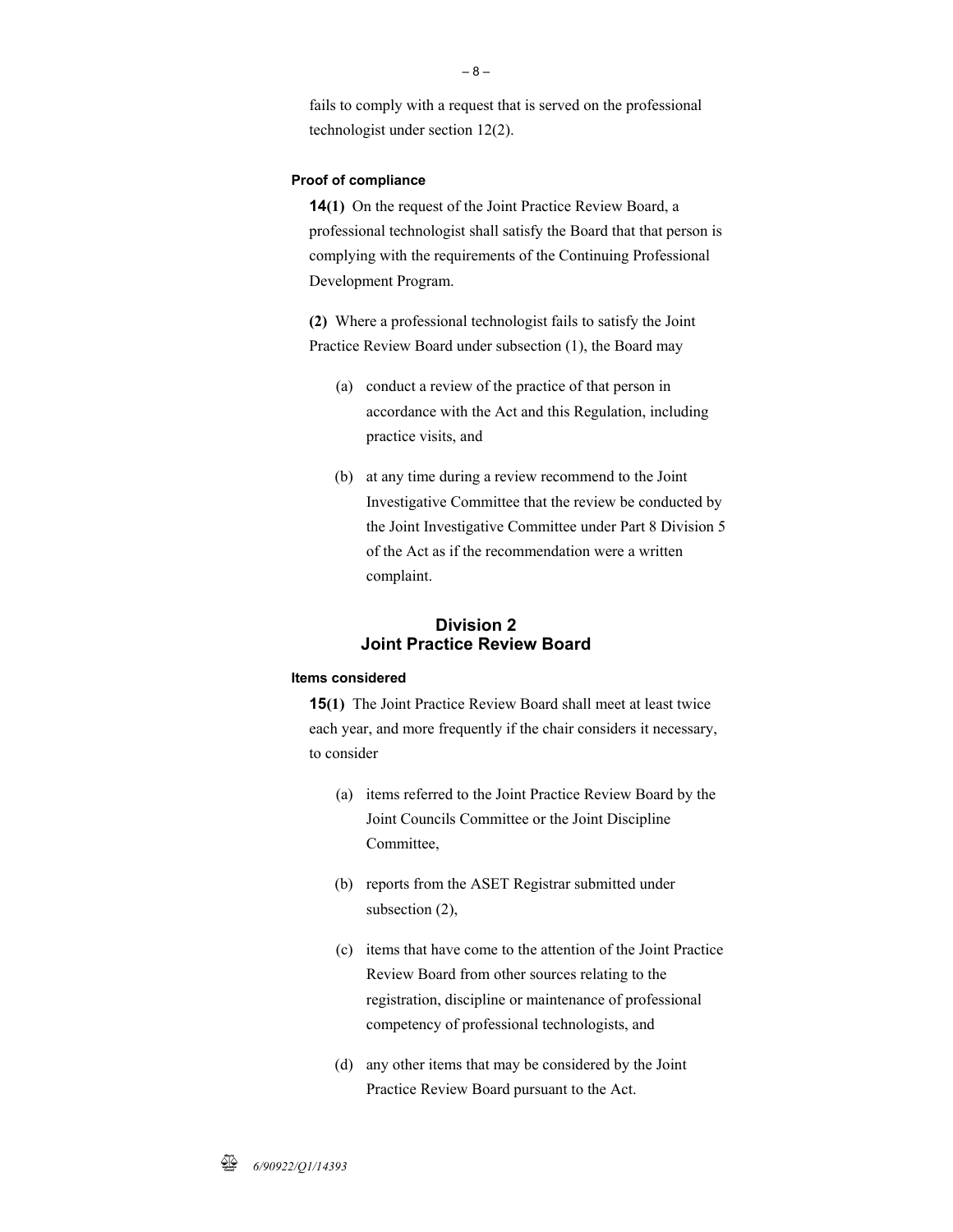**(2)** The ASET Registrar shall submit at each regular meeting of the Joint Practice Review Board a report setting out

- (a) the number and nature of appeals and complaints relating to rulings of the Joint Board of Examiners, and
- (b) the number and nature of complaints dealt with by the Joint Discipline Committee and the disposition of the complaints, with special emphasis on cases reflecting on the competency of professional technologists.

#### **Investigation by Joint Practice Review Board**

**16(1)** If the Joint Practice Review Board undertakes a review of the practice of a professional technologist or permit holder, it shall proceed with the review in accordance with this section.

**(2)** The Joint Practice Review Board shall appoint a person to conduct an initial review and report to the Joint Practice Review Board with respect to the substance of the conclusions on which the Joint Practice Review Board based its decision to commence an investigation.

**(3)** If, on receipt of the report, the Joint Practice Review Board decides that further investigation is not warranted, it shall discontinue the review and report its decision to the Joint Councils Committee, along with any recommendations the Joint Practice Review Board considers appropriate.

**(4)** If, on receipt of the report, the Joint Practice Review Board decides that investigation of a specific practice is necessary, it shall

- (a) issue notice of investigation to the professional technologist or permit holder if it is of the opinion that the matter to be investigated relates to matters other than to unskilled practice of the profession or unprofessional conduct, and proceed with its investigation in the same manner as provided for in a discipline investigation, or
- (b) lodge a complaint with the Joint Investigative Committee if it is of the opinion that further investigation may lead to a finding of unskilled practice of the profession or unprofessional conduct.

**(5)** For the purposes of conducting an investigation under this section, any or all of the members of the Joint Practice Review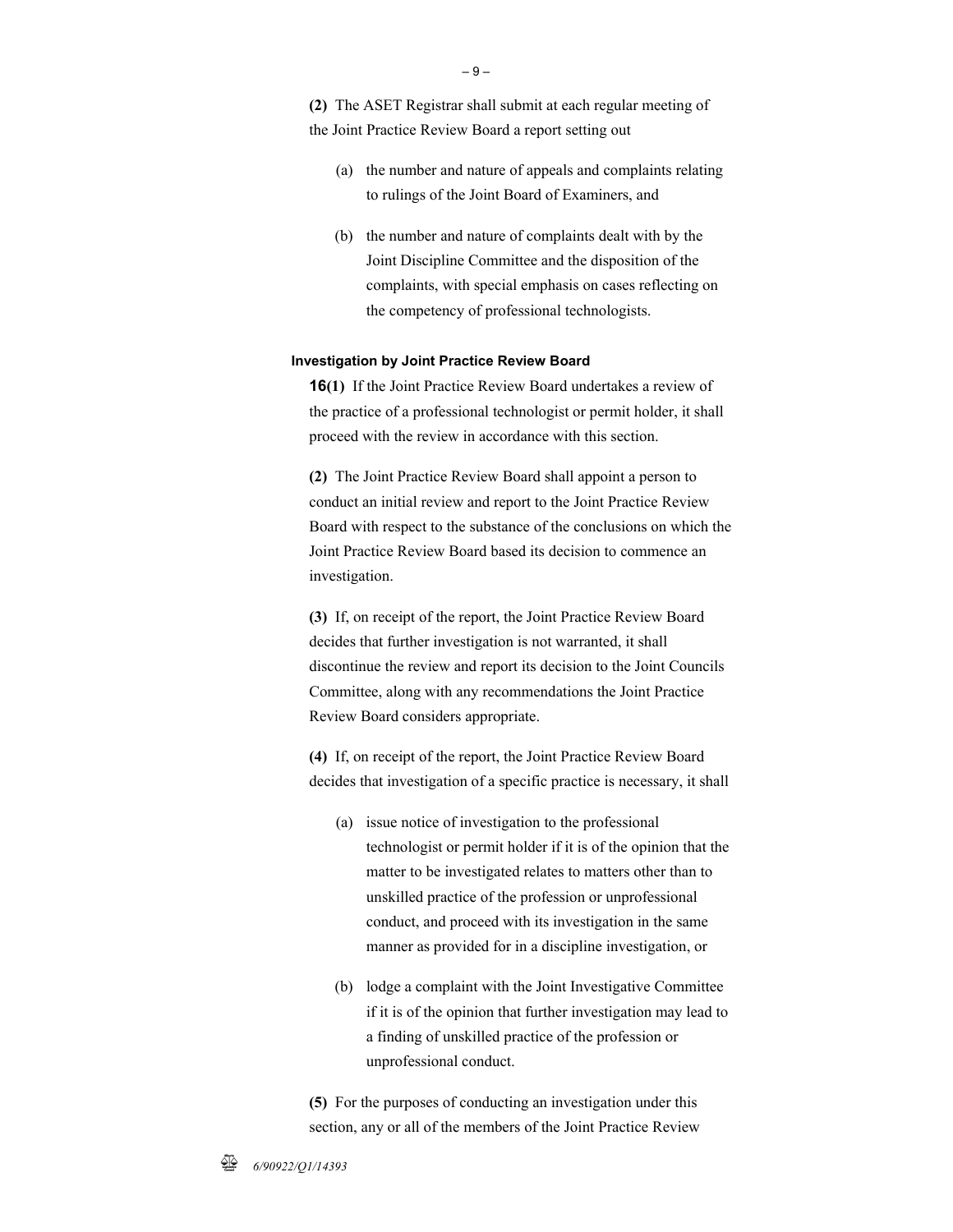Board may, in order to ensure that continuing competence requirements are met, do one or more of the following:

- (a) subject to subsection (6), at any reasonable time and on having given notice, conduct a practice visit by entering and inspecting any place where the professional technologist works in the practice of engineering, geology or geophysics;
- (b) interview a professional technologist about the member's work in the profession of engineering, geology or geophysics;
- (c) observe the professional technologist working in the profession of engineering, geology or geophysics;
- (d) interview or survey clients, co-workers, the professional technologist's employer or the professional technologist about the professional technologist's work in the profession of engineering, geology or geophysics;
- (e) review documents and examine substances and things that
	- (i) are owned by or under the control of the professional technologist, and
	- (ii) are related to the work in the profession of engineering, geology or geophysics by the professional technologist;
- (f) assess the safety and condition of equipment and technology used by the professional technologist.

**(6)** No member of the Joint Practice Review Board may enter a private dwelling place or any part of a place that is designed to be used and is being used as a permanent or temporary private dwelling place except with the consent of the occupant of the dwelling place.

### **Report to Joint Councils Committee**

**17** Following each meeting, the Joint Practice Review Board shall report through its chair to the Joint Councils Committee and may make any recommendations as to changes in procedures regarding registration, discipline or maintenance of competency that the Board considers appropriate.

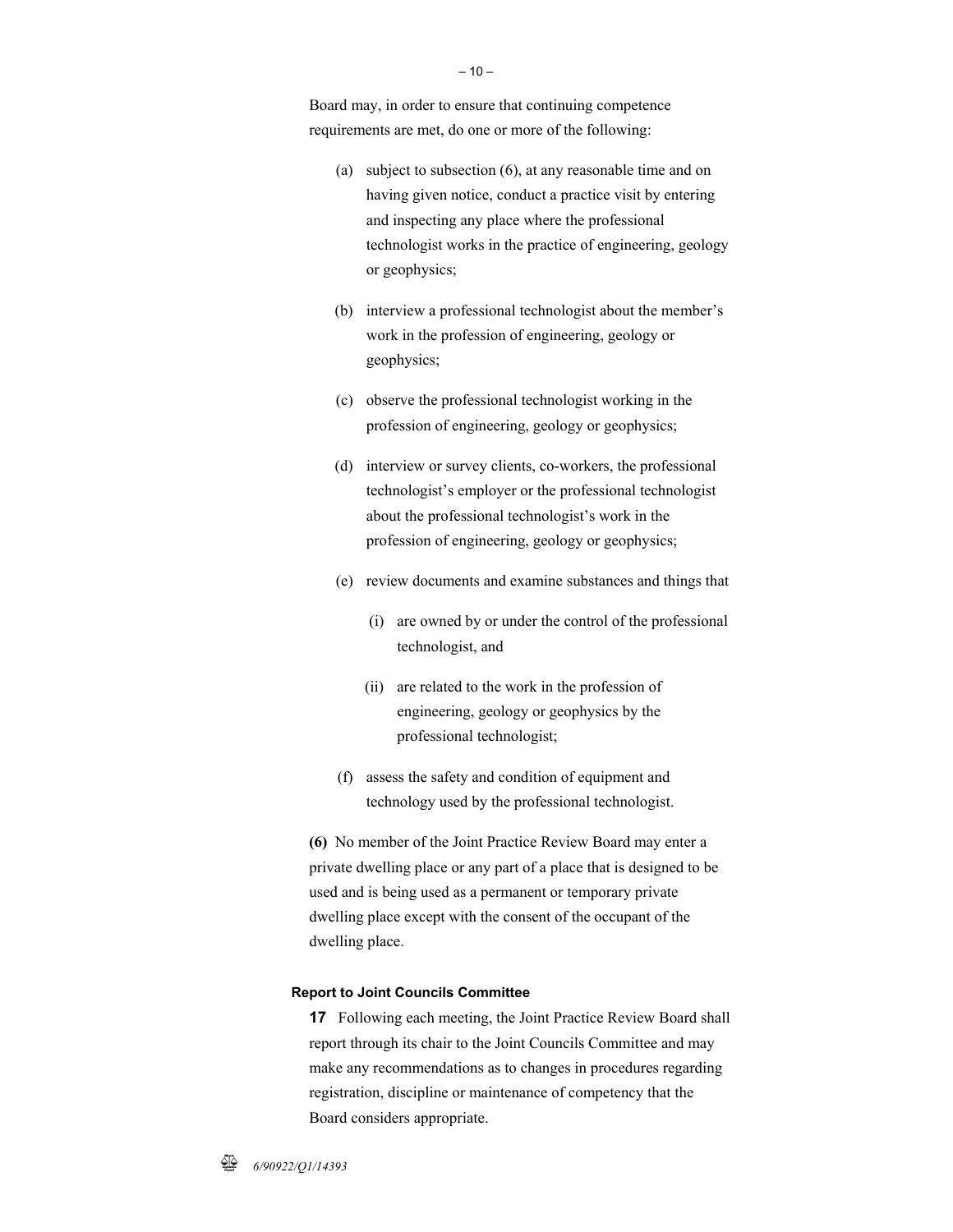# **Part 3 Code of Ethics**

### **Application and availability**

**18(1)** Professional technologists shall comply with the Code of Ethics in the Schedule to this Regulation.

**(2)** ASET may publish interpretations of the rules comprising the Code of Ethics and distribute them to professional technologists and permit holders.

**(3)** ASET shall make the Code of Ethics available on request to members of the public.

## **Part 4 Discipline**

### **Aware of unprofessional conduct**

**19** Despite not receiving a complaint under section 43 of the Act, but subject to section 43(3) of the Act, if the ASET Registrar has reasonable grounds to believe that the conduct of a professional technologist or former member constitutes unprofessional conduct or unskilled practice, the ASET Registrar may treat the information as a complaint and act on it under section 43 of the Act.

#### **Adjournment of investigation if court proceedings commenced**

**20** A preliminary investigation under Part 5 of the Act may be adjourned if the complaint that gave rise to the investigation is the subject of judicial proceedings.

#### **Assistance in conducting preliminary investigation**

**21** An investigation panel appointed under section 47 of the Act may employ any technical consultants and legal counsel it considers necessary to conduct a preliminary investigation.

#### **Non-participation of case manager in hearing**

**22** A member of the Joint Discipline Committee who has been designated to act as a case manager under section 52(2) of the Act in respect of a matter must not participate as part of the quorum of the Joint Discipline Committee that is hearing the matter under section 53 of the Act.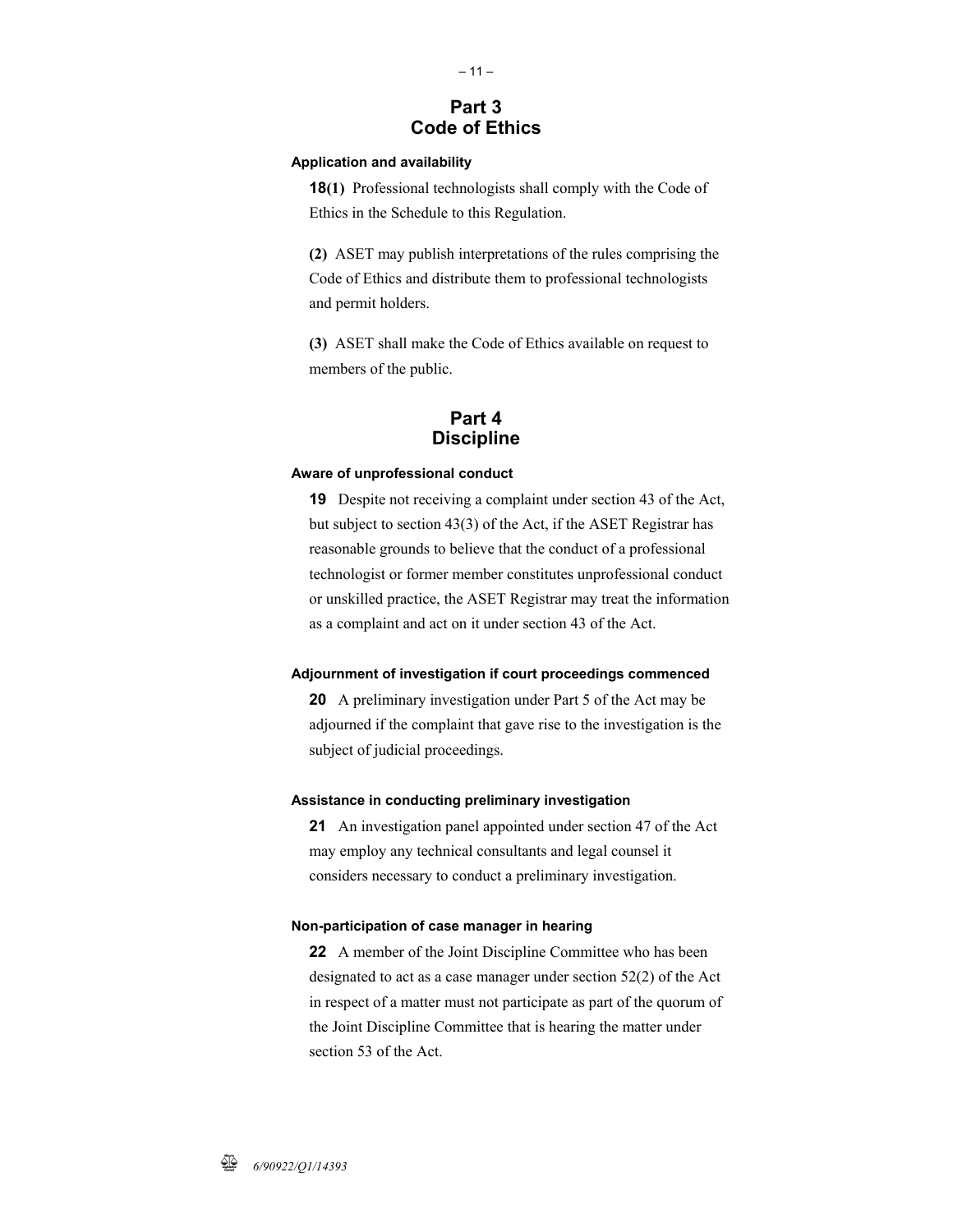#### **Right to counsel**

**23(1)** The Joint Discipline Committee may be advised by counsel at a hearing before the Joint Discipline Committee.

**(2)** If the Joint Discipline Committee is advised by counsel acting on behalf of the Joint Discipline Committee at a hearing, that counsel may not lead or present evidence or argument at the hearing on behalf of ASET nor be the counsel of the ASET Registrar.

#### **Right to counsel**

**24(1)** The Joint Appeal Board may be advised by counsel at an appeal hearing before the Joint Appeal Board.

**(2)** If the Joint Appeal Board is advised by counsel acting on behalf of the Joint Appeal Board at an appeal hearing, that counsel may not lead or present evidence or argument at the appeal hearing on behalf of the Joint Investigative Committee nor be the counsel of the Registrar, the ASET Registrar or the Joint Investigative Committee.

### **Publication**

**25** The Joint Discipline Committee or the Joint Appeal Board may direct that reports or summaries of disciplinary decisions, including the professional technologist's personal information, be published in any manner it deems appropriate.

#### **Reinstatement of disciplined individuals**

**26(1)** A professional technologist whose registration has been cancelled or a permit holder whose permit has been revoked under Part 5 of the Act as a result of the disciplinary proceedings may apply to the Joint Councils Committee to be reinstated.

**(2)** An application under subsection (1) may not be made until at least one year after the date on which the registration was cancelled or the permit was revoked, or from the date on which the Court made its order confirming or varying the decision of the Joint Councils Committee.

**(3)** The Joint Councils Committee may establish a Committee of Inquiry to consider the application for reinstatement and make recommendations to the Joint Councils Committee.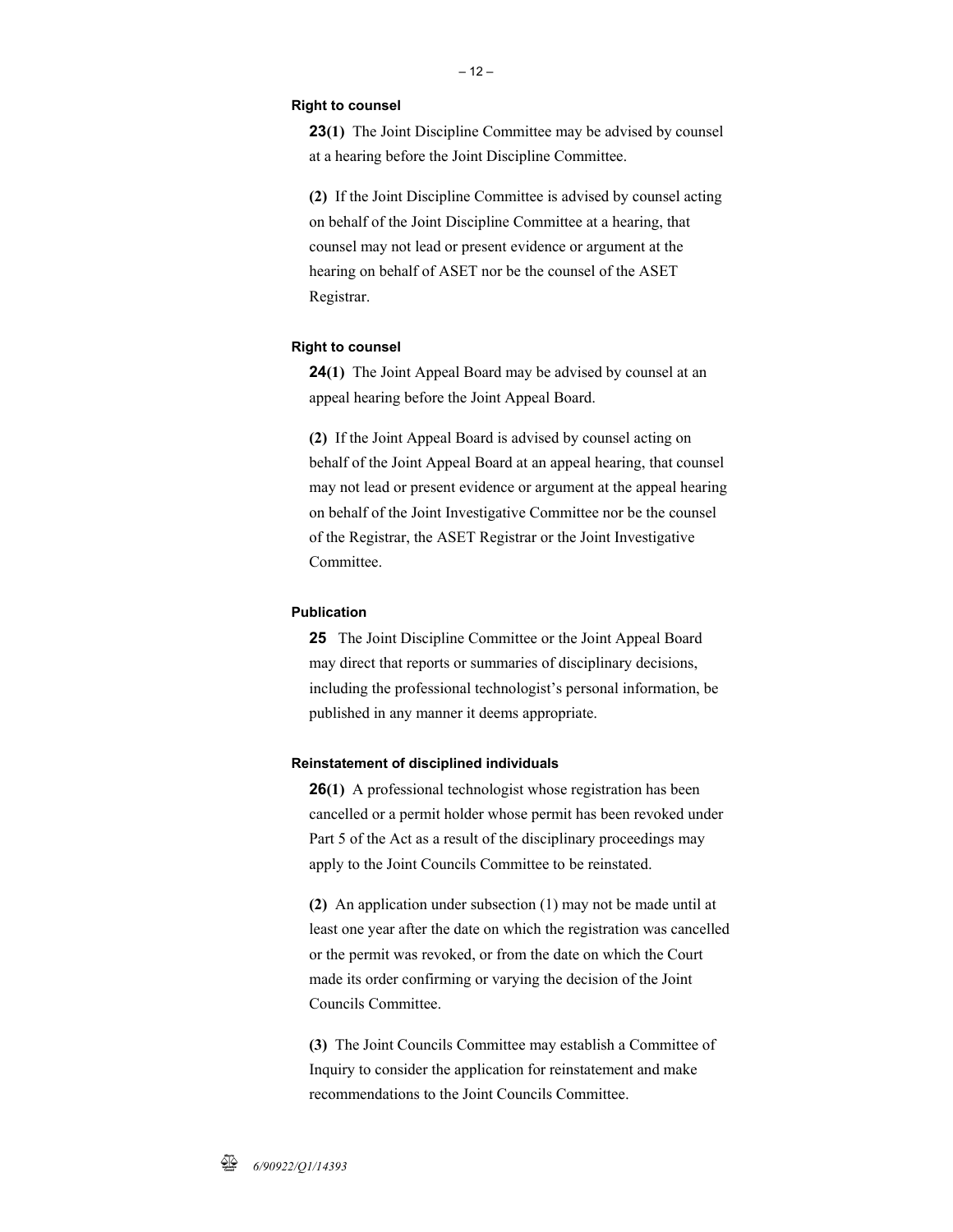**(4)** The Joint Councils Committee may require the former professional technologist or permit holder to demonstrate by means prescribed by the Joint Councils Committee that that person is competent to re-engage in the practice of engineering, geology or geophysics.

**(5)** Where an application for reinstatement is not approved by the Joint Councils Committee, no further application may be made by the former professional technologist or permit holder until at least one year after the date the Joint Councils Committee ruled on the previous application.

# **Part 5 Registration of Permit Holders**

#### **Requirements for issue of permit**

**27(1)** ASET Council may issue to a partnership, corporation or other entity a permit to practice engineering, geology or geophysics in its own name within the scope of practice of those professional technologists who are responsible for the practice of the ASET permit holder if

- (a) an application is made to the ASET Registrar in the form and containing the information required by ASET Council,
- (b) the application is accompanied with the fees prescribed by ASET Council pursuant to the ASET bylaws,
- (c) ASET Council is satisfied that the practice will be carried on under the direct personal supervision and responsibility of a full-time permanent employee or member of the partnership, corporation or other entity who is also a professional technologist and who is qualified by education and experience in the field of engineering, geology or geophysics in which the partnership, corporation or other entity intends to engage, and
- (d) the professional technologist certifies to the satisfaction of ASET Council that the partnership, corporation or other entity has in place and will follow a professional management plan that is appropriate to the professional technologist's professional practice.
- **(2)** A permit expires one year after the date on which it is issued.

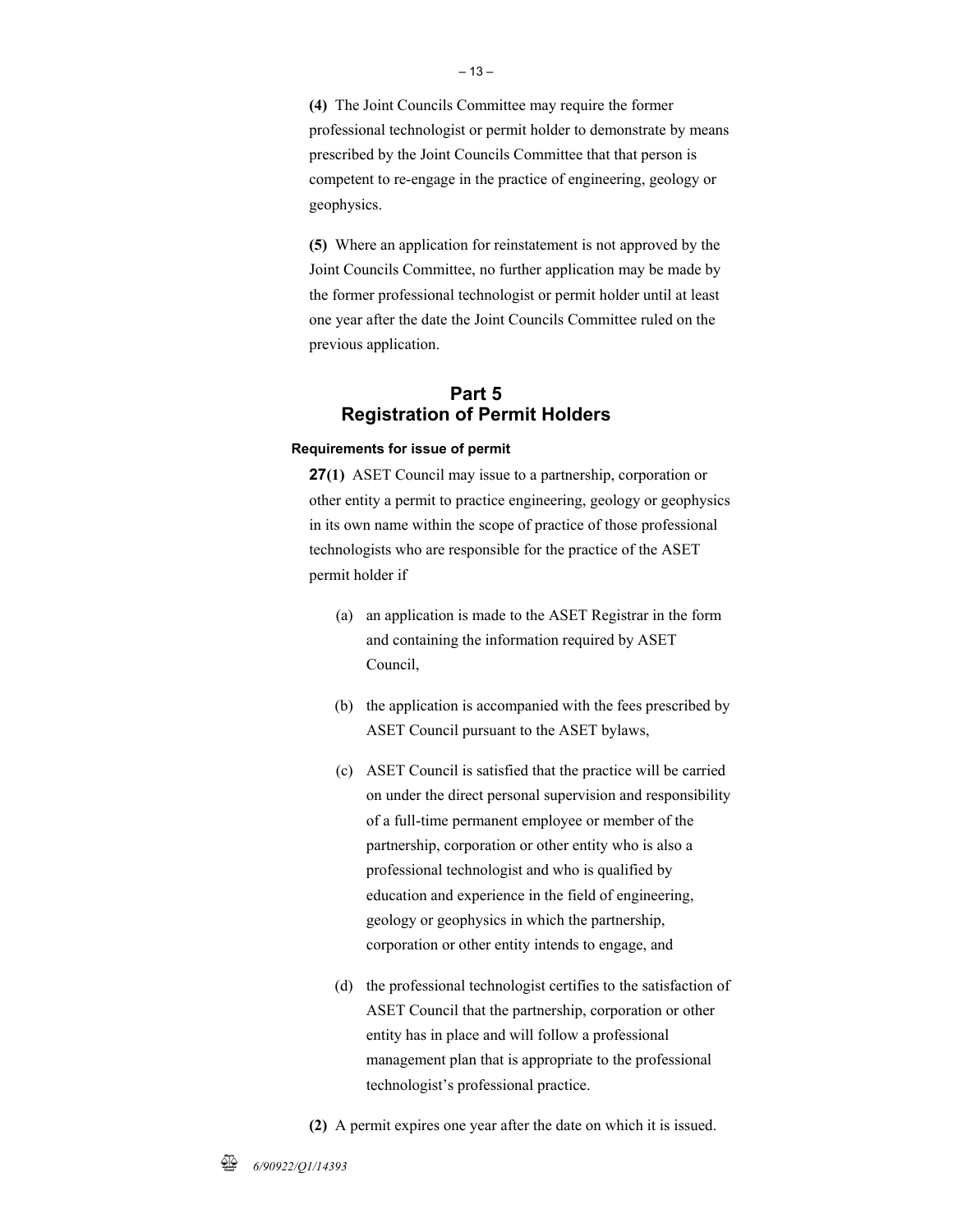**(3)** When ASET Council issues a permit, it shall provide the permit holder with a permit number.

**(4)** The permit shall include a statement that the permit holder is entitled to engage in the practice of engineering, geology or geophysics within the scope of practice of those professional technologists who are responsible for the ASET permit holder.

**(5)** No person shall use a permit number where the permit to which the number is assigned has been cancelled or suspended.

**(6)** A professional technologist who accepts responsibility under subsection (1)(c) shall every five years attend a permit to practice seminar acceptable to ASET Council.

#### **Signing and sealing of documents**

**28** When the practice of engineering, geology or geophysics is carried on by a partnership, corporation or other entity pursuant to a permit under section 27, all final plans, specifications, reports or documents of a professional nature must

- (a) be signed by and stamped or sealed with the stamp or seal of
	- (i) the professional technologist who prepared them or under whose supervision and control they were prepared, or
	- (ii) in the case of plans, specifications, reports or documents that were prepared by other persons, the professional technologist who thoroughly reviewed and accepted professional responsibility for them,

and

 (b) show the permit number issued to the partnership, corporation or other entity under section 27.

### **Notification to ASET**

**29(1)** A partnership, corporation or other entity practising pursuant to a permit under section 27 shall keep ASET advised of the name of the professional technologist referred to in that section.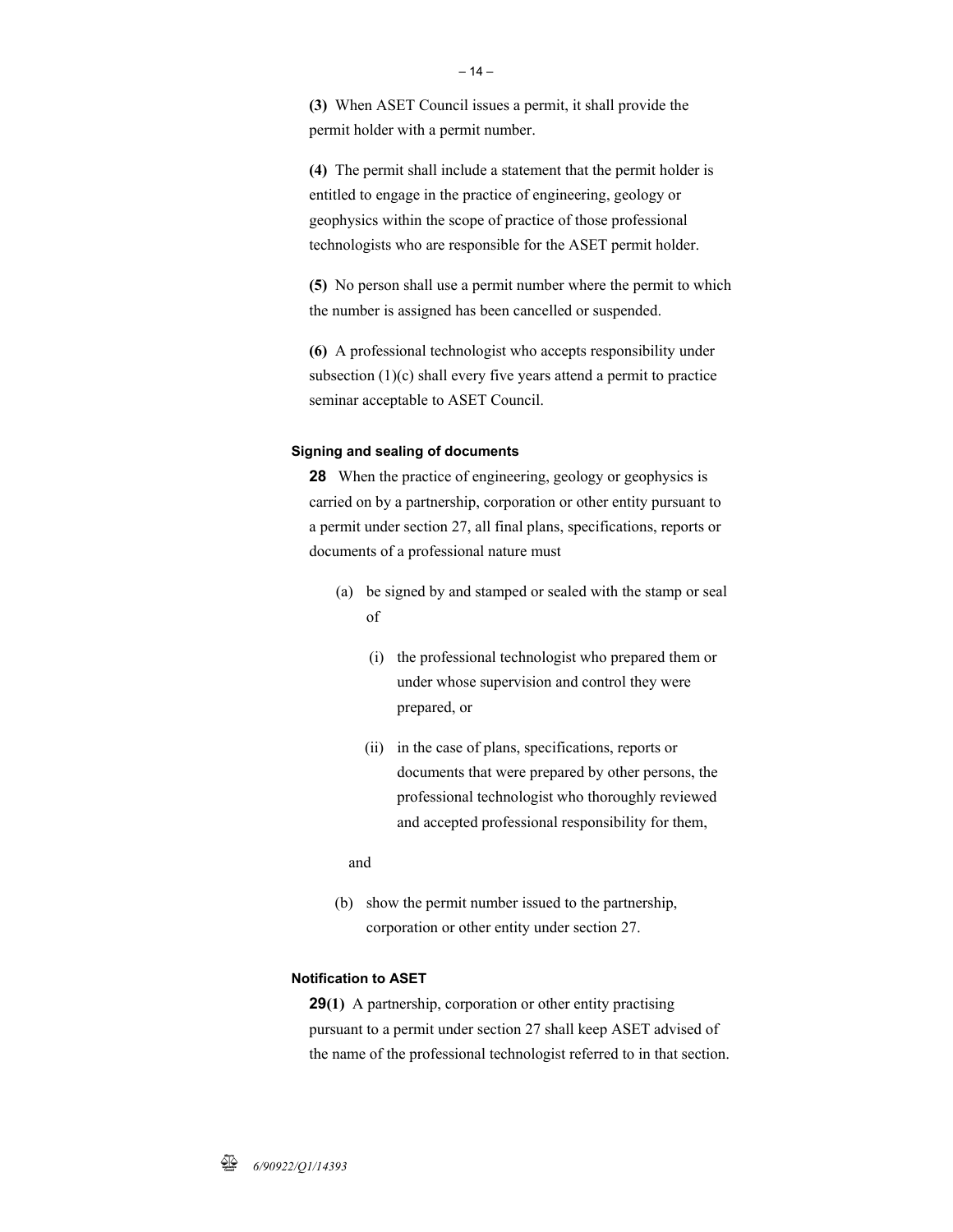**(2)** The professional technologist referred to in section 27 shall forthwith advise the ASET Registrar if the professional technologist

- (a) ceases to be the person accepting responsibility under that section, or
- (b) is no longer able to provide the certification referred to in section  $27(1)(d)$ .

### **Revocation of permit**

**30** The Joint Councils Committee may revoke a permit issued under section 27 if the permit holder contravenes the Act, this Regulation or a term or condition of the permit.

### **Name of firm**

**31** No partnership, corporation or other entity may be incorporated or registered in the province of Alberta under a name including the words "Engineering", "Geology" or "Geophysics", or variations of those words, unless it holds and continues to hold a valid permit issued under section 27.

### **Use of permit holder**

**32(1)** The permit number issued to a permit holder may only be used by the professional technologist referred to in section  $27(1)(c)$ .

**(2)** ASET Council may, subject to any terms and conditions it considers appropriate, waive compliance with the requirements of section  $27(1)(d)$  and  $(5)$ .

## **Part 6 General**

#### **Seals and stamps**

**33(1)** Seals and stamps issued to professional technologists must be in a form prescribed by ASET Council and shall show the professional category of the professional technologist as Engineering, Geology or Geophysics.

**(2)** Stamps issued to permit holders must be in a form prescribed

by ASET Council and shall show the designation "Permit Holder".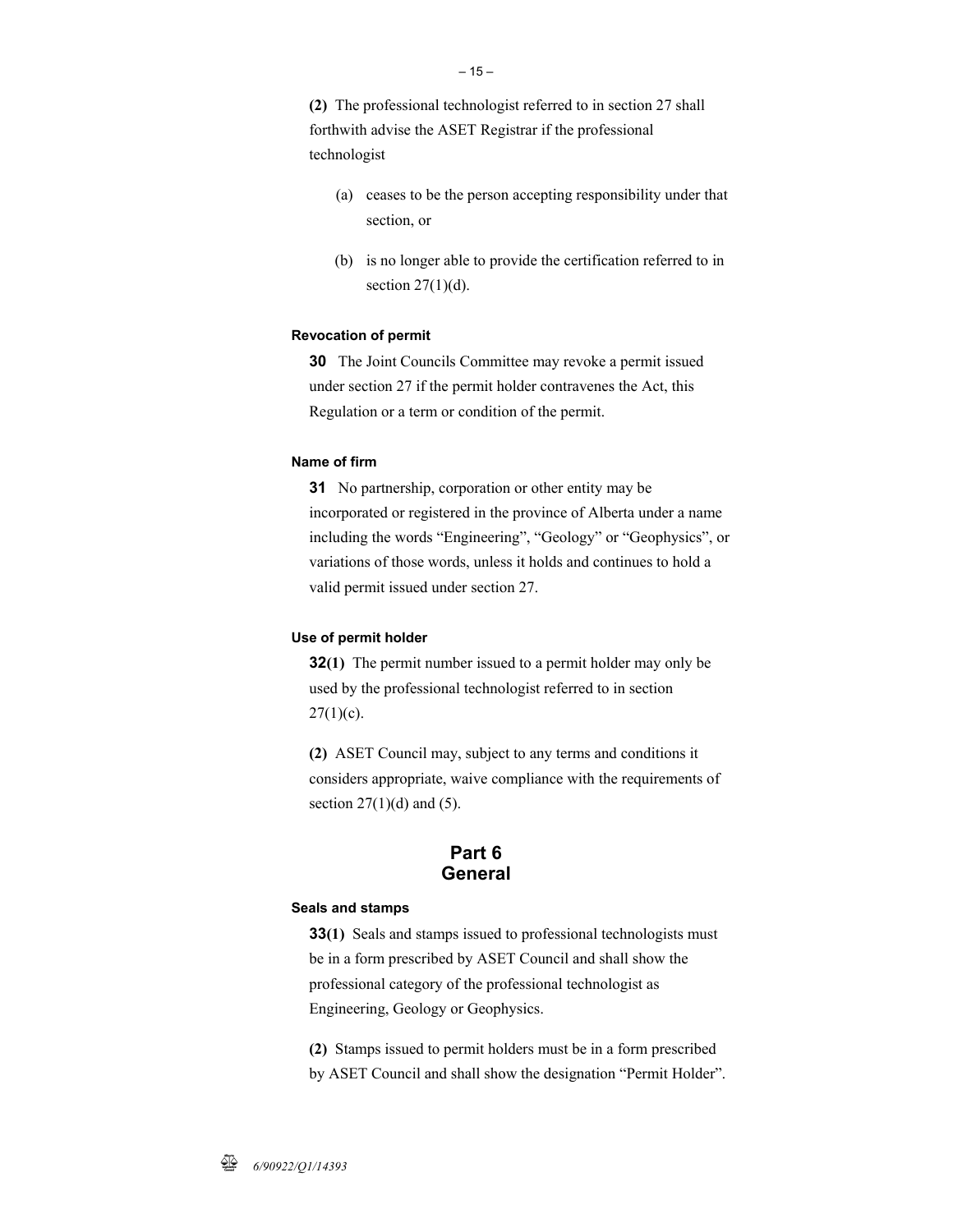#### **Use of stamps and seals issued to members**

**34(1)** A stamp or seal issued to a professional technologist must at all times remain under that person's direct control and must be applied by the professional technologist or by a person acting under the professional technologist's immediate and direct control to all final plans, specifications, reports or documents of a professional nature

- (a) that were prepared by the professional technologist or under the professional technologist's supervision and control, or
- (b) that were prepared by another person in circumstances where the professional technologist has thoroughly reviewed them and accepted professional responsibility for them.

**(2)** No person shall permit a stamp or seal to be physically located in a manner that would allow its use by a person other than the professional technologist to whom it was issued.

**(3)** When a stamp or seal is applied, the professional technologist to whom it was issued shall ensure that the stamp or seal is accompanied with that person's signature and the date on which the stamp or seal is applied.

**(4)** A stamp or seal may be applied to the cover page or final page of reports or documents in a manner that clearly indicates acceptance of professional responsibility for the reports or documents, without being applied to each page.

**(5)** A professional technologist shall not acquire a stamp or seal from any source other than the ASET Registrar.

**(6)** A professional technologist shall only use a stamp or seal while that person is registered pursuant to this Regulation.

**(7)** Stamps and seals are the property of ASET and a person in possession of a stamp or seal shall surrender it to ASET on demand.

**(8)** A professional technologist may, with the approval of the ASET Registrar, apply a computer-generated facsimile of the stamp or seal if that person otherwise meets the requirements of the Act and this Regulation.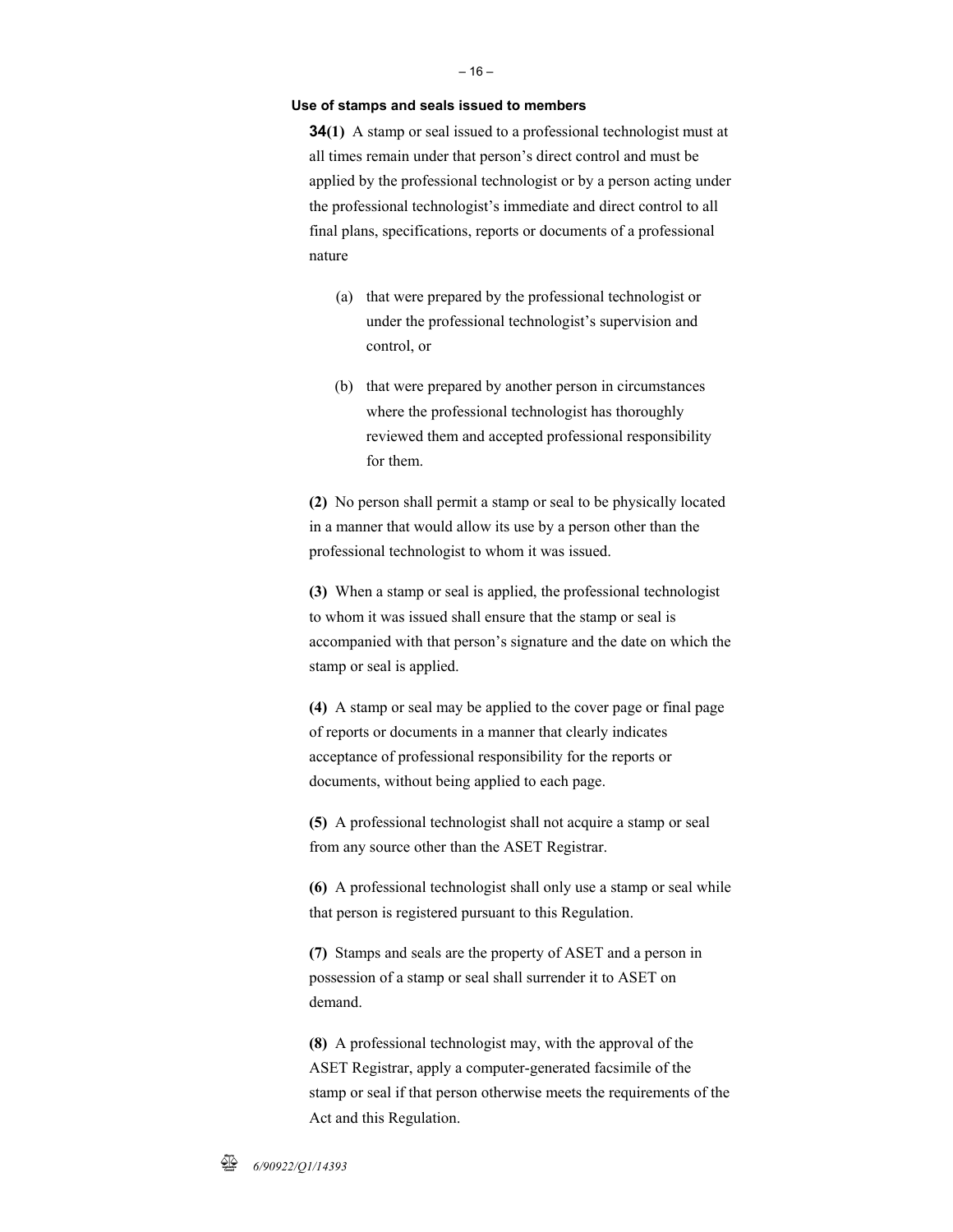### **Service of notices**

**35(1)** If notice is required to be given to a person under the Act, this Regulation or the ASET bylaws, the notice is sufficiently given if

- (a) it is served personally on the person,
- (b) it is sent by prepaid mail to the person at the latest address provided to the ASET Registrar by the person, or
- (c) where the person has provided to the ASET Registrar an electronic address for the purpose of receiving notices that meets the requirements of ASET Council, it is sent to the person by electronic transmission to that address.

**(2)** If notice is served personally in accordance with subsection (1), unless the contrary is proved, the service is presumed to be effected

- (a) if it is served personally on that person, or
- (b) sent to that person by registered mail or courier at the address last shown for that person on the records of ASET.

**(3)** If personal service or service by prepaid mail under subsection (1) is not reasonably possible, the service is presumed to be effected by publishing the document or notice at least twice, not more than a week apart, in a local newspaper circulated at or near the latest address provided to the ASET Registrar by the person.

**(4)** If notice is served by mail in accordance with subsection (1), unless the contrary is proved, the service is presumed to be effected

- (a) 7 days from the date of mailing if the document is mailed to an address in Alberta, or
- (b) 14 days from the date of mailing if the document is mailed to an address outside Alberta.

**(5)** If a notice is served by electronic transmission in accordance with subsection  $(1)$ , unless the contrary is proved, the service is presumed to be effected on the date on which the notice was transmitted.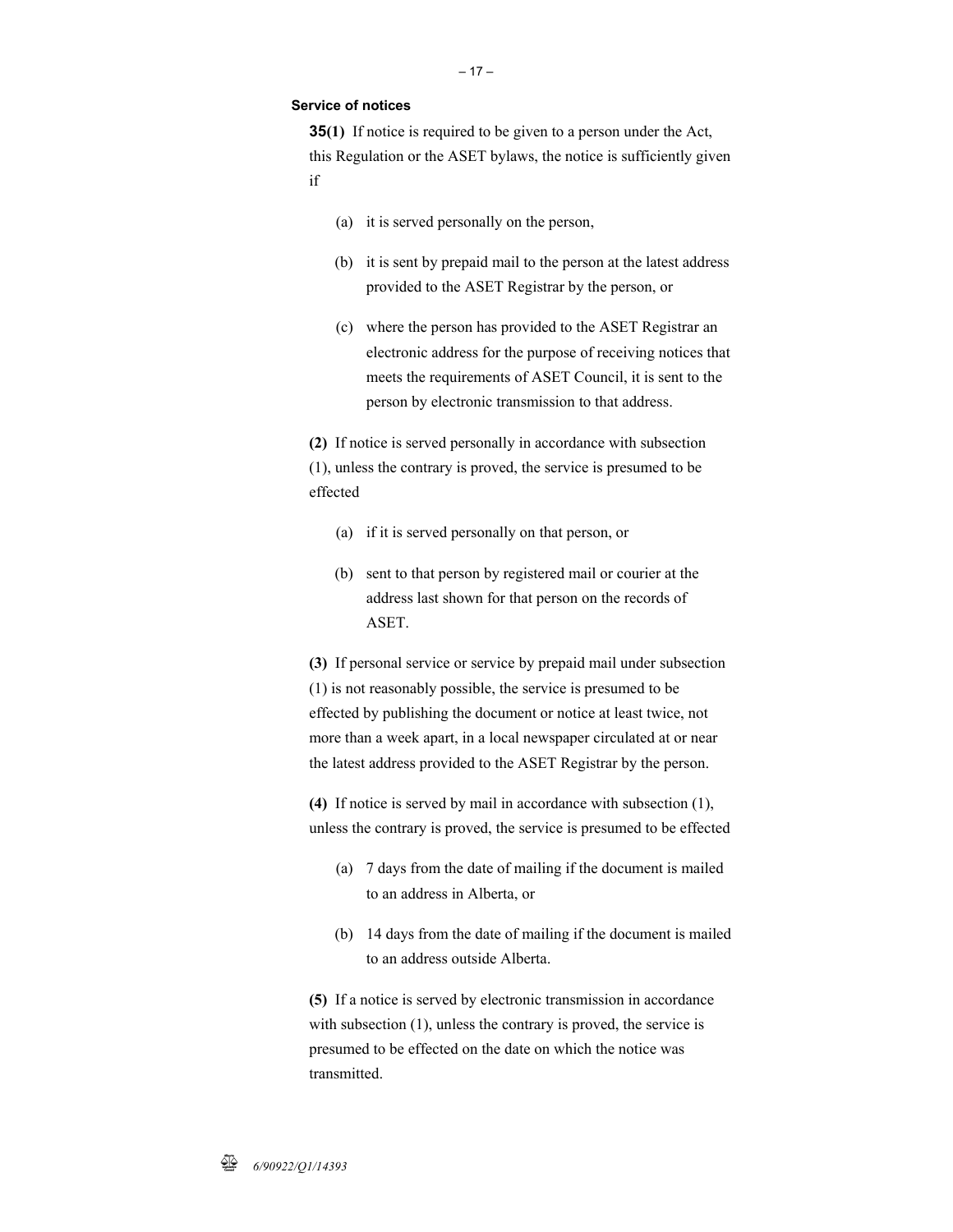#### **Providing information**

**36** Professional technologists must notify the ASET Registrar immediately if there is a change to the name of the professional technologist, or of a change of address or other contact information that is required to be submitted when applying for registration or renewal of an annual certificate.

### **Expiry**

**37** For the purpose of ensuring that this Regulation is reviewed for ongoing relevancy and necessity, with the option that it may be repassed in its present or an amended form following a review, this Regulation expires on September 30, 2014.

### **Coming into force**

**38** This Regulation comes into force on the coming into force of the *Engineering, Geological and Geophysical Professions Amendment Act, 2007*.

### **Schedule**

### **Code of Ethics**

### **(established pursuant to section 88.5(1)(h) of the Engineering, Geological and Geophysical Professions Act)**

- **1** Professional technologists shall
	- (a) hold paramount the safety, health and welfare of the public, the protection of the environment and the promotion of health and safety within the workplace,
	- (b) undertake and accept responsibility for professional assignments only when qualified by training and experience,
	- (c) provide an opinion on a professional subject only when it is founded upon adequate knowledge and honest conviction,
	- (d) act with integrity towards clients or employers, maintain confidentiality and avoid a conflict of interest, but where such conflict arises fully disclose the circumstances without delay to the employer or client,